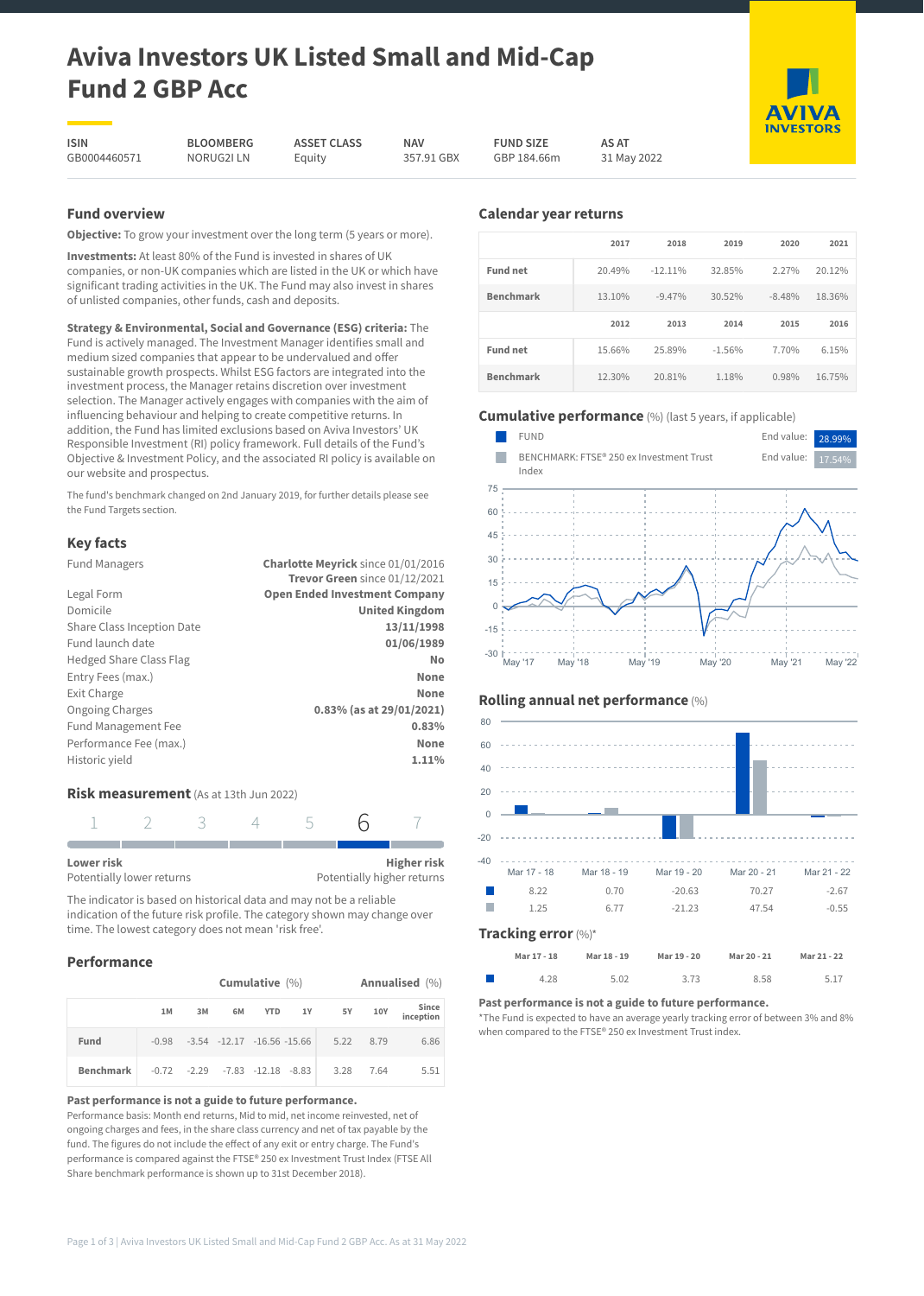# **Portfolio stats**

|                           | 1 Year  | 3 Years | 5 Years |
|---------------------------|---------|---------|---------|
| Alpha                     | $-6.89$ | 2.57    | 1.93    |
| <b>Beta</b>               | 1.07    | 1.10    | 1.08    |
| <b>Information ratio</b>  | $-1.65$ | 0.42    | 0.33    |
| Correlation (%)           | 92.36   | 94.05   | 92.24   |
| <b>Sharpe ratio</b>       | $-1.10$ | 0.39    | 0.34    |
| Annualised volatility (%) | 14.62   | 24.70   | 20.52   |
| Tracking error (%)        | 4.15    | 6.39    | 5.89    |

## **Fund breakdown by sector**

| <b>Sector</b>                 | Fund $(\% )$ | <b>Relative to benchmark (%)</b> |
|-------------------------------|--------------|----------------------------------|
| <b>Consumer Discretionary</b> | 33.22        | $+14.19$                         |
| Industrials                   | 29.13        | $+7.30$                          |
| <b>Real Estate</b>            | 7.68         | $-6.60$                          |
| <b>Basic Materials</b>        | 7.13         | $+2.57$                          |
| Financials                    | 6.26         | $-12.72$                         |
| Technology                    | 5.11         | $+0.26$                          |
| Health Care                   | 3.87         | $+0.05$                          |
| <b>Consumer Staples</b>       | 3.34         | $-1.38$                          |
| Utilities                     | 1.50         | $-2.76$                          |
| Other                         | 1.48         | $-2.17$                          |

Source: Aviva Investors, all other data is Morningstar unless stated otherwise.

The fund breakdown by sector shown in the factsheet excludes cash and equivalents.

# **Market cap**



Rather than using a fixed number of cap stocks, Morningstar uses a flexible system that isn't adversely affected by overall movements in the market. Stocks are divided into seven regions based on their country of domicile, organised in descending order by size and the cumulative capitalisation as a percentage of the total is calculated for each stock. Giant-cap stocks refer to the top 40% of the cumulative capitalisation of each region, large-cap represents the next 30%, mid-cap represents the next 20%, small-cap the next 7% with micro covering the balance.

# **Top 5 overweights & underweights by security**

| <b>Security</b>                                               | Fund $(\% )$ | <b>Relative to benchmark (%)</b> |
|---------------------------------------------------------------|--------------|----------------------------------|
| Yougov Plc                                                    | 3.16         | $+3.16$                          |
| Next Fifteen<br><b>Communications Group</b><br>P <sub>c</sub> | 2.63         | $+2.63$                          |
| Coats Group Plc                                               | 2.95         | $+2.57$                          |
| Qinetig Group Plc                                             | 3.25         | $+2.46$                          |
| Morgan Sindall Group<br>Pic                                   | 2.75         | $+2.43$                          |
| Centrica Plc                                                  | 0.00         | $-1.78$                          |
| Johnson Matthey Plc                                           | 0.00         | $-1.50$                          |
| Imi Plc                                                       | 0.00         | $-1.39$                          |
| Convatec Group Plc                                            | 0.00         | $-1.32$                          |
| Man Group Ltd                                                 | 0.00         | $-1.31$                          |

Source: Aviva Investors, all other data is Morningstar unless stated otherwise.

# **Fund targets**

The benchmark index has been selected for performance and risk measurement because it is representative of the type of companies in which the Fund is likely to invest, and it is therefore an appropriate comparator for the Fund's performance.

Change of benchmark on 2nd January 2019 from FTSE All Share to FTSE 250 ex Investment Trusts. FTSE All Share benchmark performance is shown up to 31st December 2018.

# **Fund risks**

## **Investment Risk**

The value of an investment and any income from it can go down as well as up. Investors may not get back the original amount invested.

Full information on risks applicable to the Fund are in the Prospectus and the Key Investor Information Document (KIID).

## **Glossary**

#### **Alpha**

Indicates the excess return provided by the Fund over the benchmark.

#### **Annualised performance**

An annualised total return is the geometric average amount of money earned by an investment each year over a given time period.

# **Volatility (%)**

A measure of the fund's dispersion of returns. A higher volatility implies that a fund's return is spread over a larger range of values whilst a lower volatility implies that a fund's return is spread over a smaller range of values.

#### **Beta**

A measure of the fund volatility in comparison to the market. A beta of less than 1 implies that the fund will be less volatile than the market whilst a beta greater than 1 implies the fund is more volatile than the market. As an example, a fund with a beta of 1.2 would be expected to rise to 1.2 if there was a 1 unit rise of the benchmark, or to fall 1.2 units if there was a 1 unit fall in the benchmark.

## **Correlation (%)**

Measures the extent to which the Fund and the benchmark move together, a correlation of 1 indicates the Fund matched the benchmark exactly.

## **Entry fee**

A one-off charge may be taken from your money before it is invested. The charge is usually a percentage of the amount invested and is additional to the price paid for the units/shares. The entry charge is deducted from the investment before units/shares are bought and is also known as the "initial charge".

# **Exit charge**

A one-off charge levied on redemption of units/shares before the proceeds of your investment are paid out. This is also known as a "redemption charge".